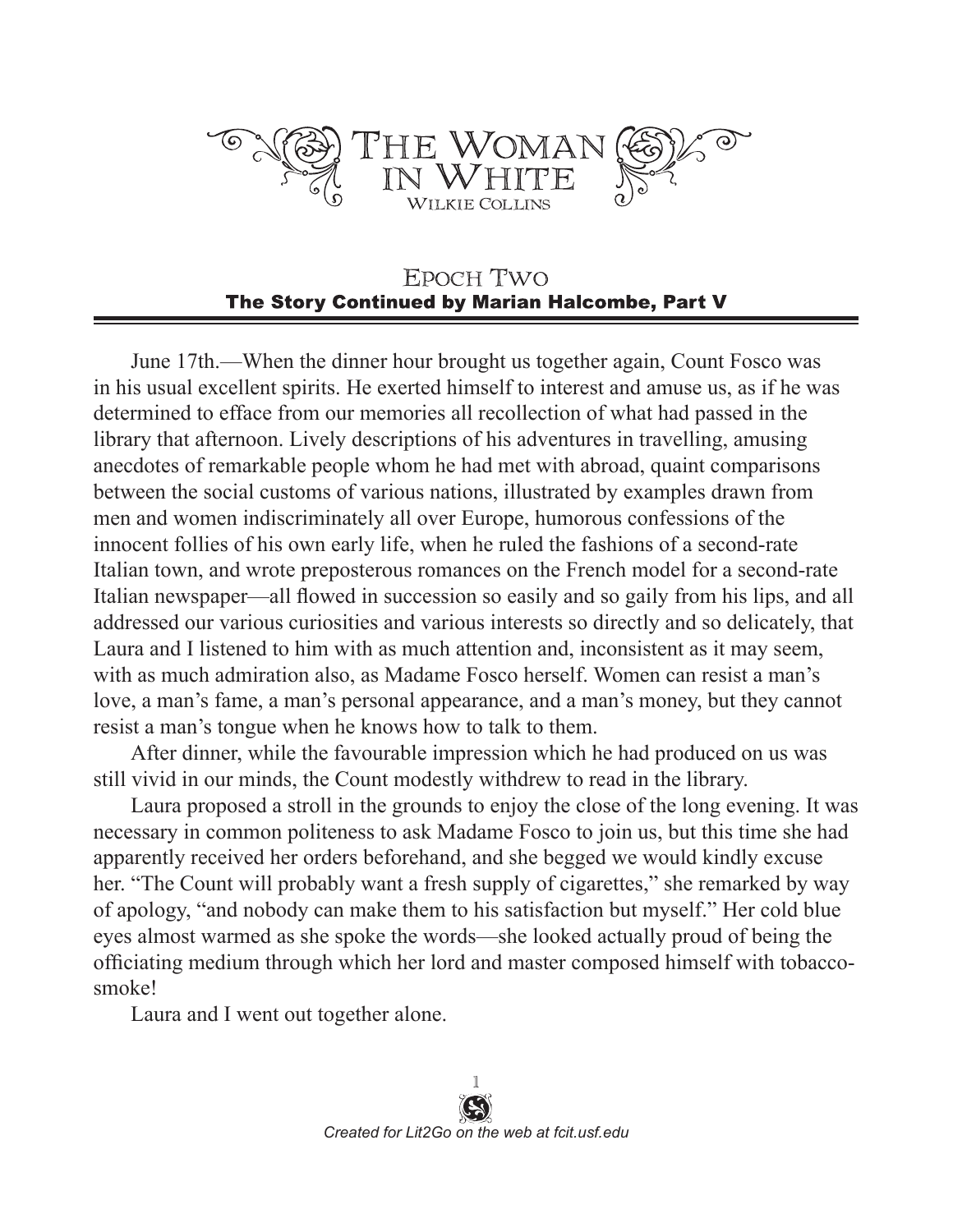It was a misty, heavy evening. There was a sense of blight in the air; the flowers were drooping in the garden, and the ground was parched and dewless. The western heaven, as we saw it over the quiet trees, was of a pale yellow hue, and the sun was setting faintly in a haze. Coming rain seemed near—it would fall probably with the fall of night.

"Which way shall we go?" I asked

"Towards the lake, Marian, if you like," she answered.

"You seem unaccountably fond, Laura, of that dismal lake."

"No, not of the lake but of the scenery about it. The sand and heath and the fir-trees are the only objects I can discover, in all this large place, to remind me of Limmeridge. But we will walk in some other direction if you prefer it."

"I have no favourite walks at Blackwater Park, my love. One is the same as another to me. Let us go to the lake—we may find it cooler in the open space than we find it here."

We walked through the shadowy plantation in silence. The heaviness in the evening air oppressed us both, and when we reached the boat-house we were glad to sit down and rest inside.

A white fog hung low over the lake. The dense brown line of the trees on the opposite bank appeared above it, like a dwarf forest floating in the sky. The sandy ground, shelving downward from where we sat, was lost mysteriously in the outward layers of the fog. The silence was horrible. No rustling of the leaves—no bird's note in the wood—no cry of water-fowl from the pools of the hidden lake. Even the croaking of the frogs had ceased to- night.

"It is very desolate and gloomy," said Laura. "But we can be more alone here than anywhere else."

She spoke quietly and looked at the wilderness of sand and mist with steady, thoughtful eyes. I could see that her mind was too much occupied to feel the dreary impressions from without which had fastened themselves already on mine.

"I promised, Marian, to tell you the truth about my married life, instead of leaving you any longer to guess it for yourself," she began. "That secret is the first I have ever had from you, love, and I am determined it shall be the last. I was silent, as you know, for your sake—and perhaps a little for my own sake as well. It is very hard for a woman to confess that the man to whom she has given her whole life is the man of all others who cares least for the gift. If you were married yourself, Marian—and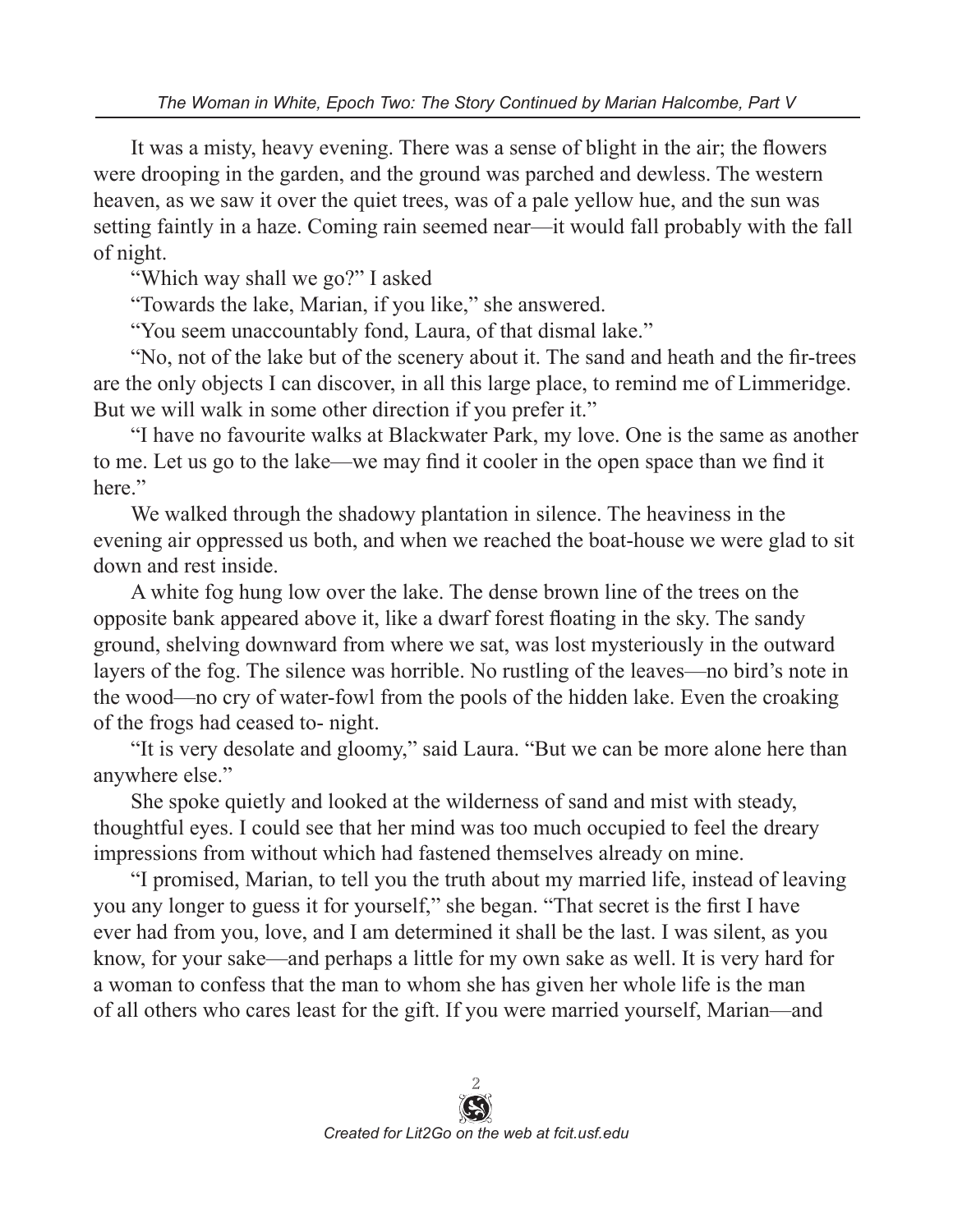especially if you were happily married—you would feel for me as no single woman CAN feel, however kind and true she may be."

What answer could I make? I could only take her hand and look at her with my whole heart as well as my eyes would let me.

"How often," she went on, "I have heard you laughing over what you used to call your 'poverty!' how often you have made me mock- speeches of congratulation on my wealth! Oh, Marian, never laugh again. Thank God for your poverty—it has made you your own mistress, and has saved you from the lot that has fallen on ME."

A sad beginning on the lips of a young wife!—sad in its quiet plain-spoken truth. The few days we had all passed together at Blackwater Park had been many enough to show me—to show any one— what her husband had married her for.

"You shall not be distressed," she said, "by hearing how soon my disappointments and my trials began—or even by knowing what they were. It is bad enough to have them on my memory. If I tell you how he received the first and last attempt at remonstrance that I ever made, you will know how he has always treated me, as well as if I had described it in so many words. It was one day at Rome when we had ridden out together to the tomb of Cecilia Metella. The sky was calm and lovely, and the grand old ruin looked beautiful, and the remembrance that a husband's love had raised it in the old time to a wife's memory, made me feel more tenderly and more anxiously towards my husband than I had ever felt yet. 'Would you build such a tomb for ME, Percival?' I asked him. 'You said you loved me dearly before we were married, and yet, since that time——' I could get no farther. Marian! he was not even looking at me! I pulled down my veil, thinking it best not to let him see that the tears were in my eyes. I fancied he had not paid any attention to me, but he had. He said, 'Come away,' and laughed to himself as he helped me on to my horse. He mounted his own horse and laughed again as we rode away. 'If I do build you a tomb,' he said, 'it will be done with your own money. I wonder whether Cecilia Metella had a fortune and paid for hers.' I made no reply—how could I, when I was crying behind my veil?' Ah, you light-complexioned women are all sulky,' he said. 'What do you want? compliments and soft speeches? Well! I'm in a good humour this morning. Consider the compliments paid and the speeches said.' Men little know when they say hard things to us how well we remember them, and how much harm they do us. It would have been better for me if I had gone on crying, but his contempt dried up my tears and hardened my heart. From that time, Marian, I never checked myself again in thinking of Walter Hartright. I let the memory of those happy days, when we were so fond of each other in secret, come back and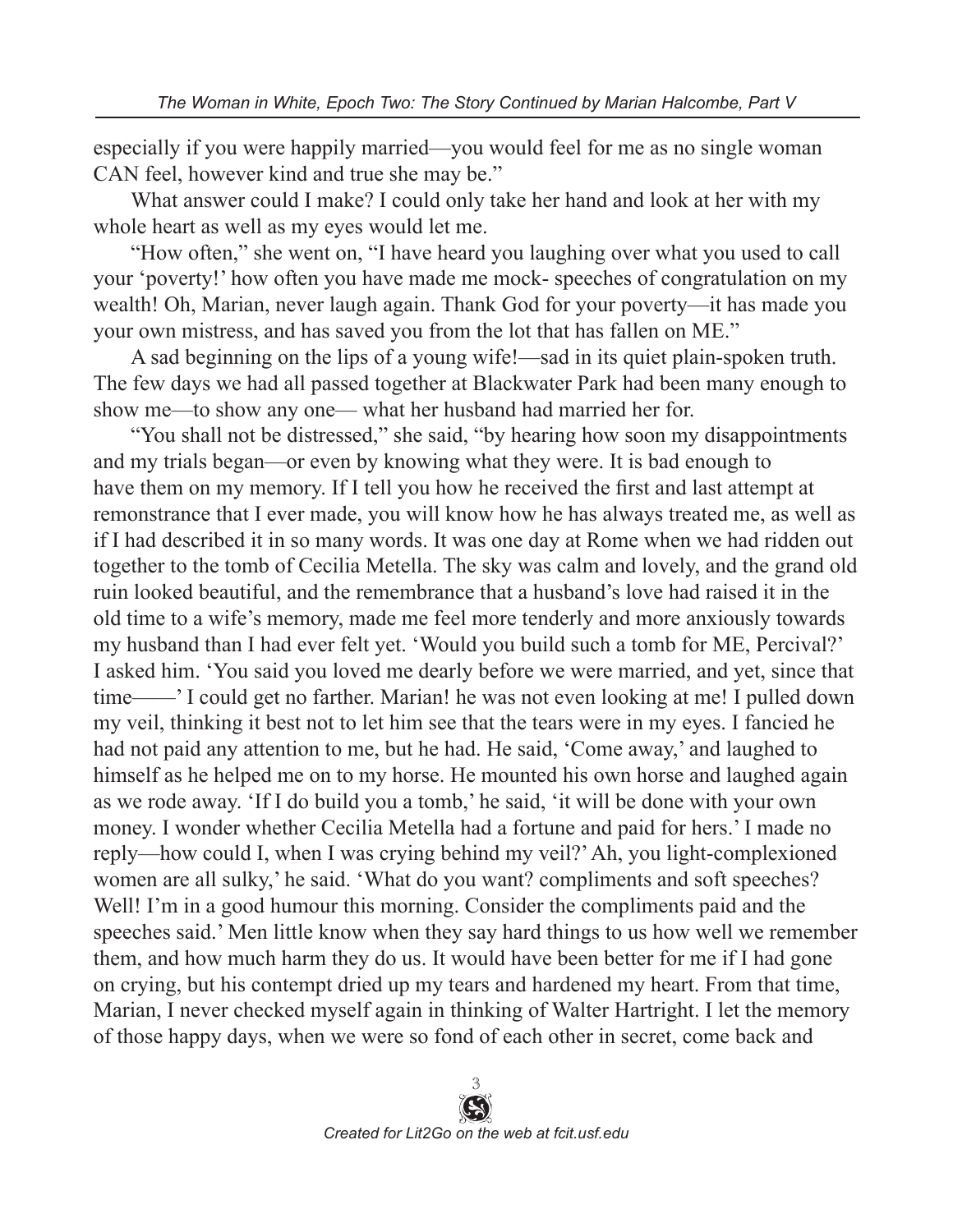comfort me. What else had I to look to for consolation? If we had been together you would have helped me to better things. I know it was wrong, darling, but tell me if I was wrong without any excuse."

I was obliged to turn my face from her. "Don't ask me!" I said. "Have I suffered as you have suffered? What right have I to decide?"

"I used to think of him," she pursued, dropping her voice and moving closer to me, "I used to think of him when Percival left me alone at night to go among the Opera people. I used to fancy what I might have been if it had pleased God to bless me with poverty, and if I had been his wife. I used to see myself in my neat cheap gown, sitting at home and waiting for him while he was earning our bread—sitting at home and working for him and loving him all the better because I had to work for him—seeing him come in tired and taking off his hat and coat for him, and, Marian, pleasing him with little dishes at dinner that I had learnt to make for his sake. Oh! I hope he is never lonely enough and sad enough to think of me and see me as I have thought of HIM and see HIM!"

As she said those melancholy words, all the lost tenderness returned to her voice, and all the lost beauty trembled back into her face. Her eyes rested as lovingly on the blighted, solitary, ill-omened view before us, as if they saw the friendly hills of Cumberland in the dim and threatening sky.

"Don't speak of Walter any more," I said, as soon as I could control myself. "Oh, Laura, spare us both the wretchedness of talking of him now!"

She roused herself, and looked at me tenderly.

"I would rather be silent about him for ever," she answered, "than cause you a moment's pain."

"It is in your interests," I pleaded; "it is for your sake that I speak. If your husband heard you——"

"It would not surprise him if he did hear me."

She made that strange reply with a weary calmness and coldness. The change in her manner, when she gave the answer, startled me almost as much as the answer itself.

"Not surprise him!" I repeated. "Laura! remember what you are saying—you frighten me!"

"It is true," she said; "it is what I wanted to tell you to-day, when we were talking in your room. My only secret when I opened my heart to him at Limmeridge was a harmless secret, Marian—you said so yourself. The name was all I kept from him, and he has discovered it."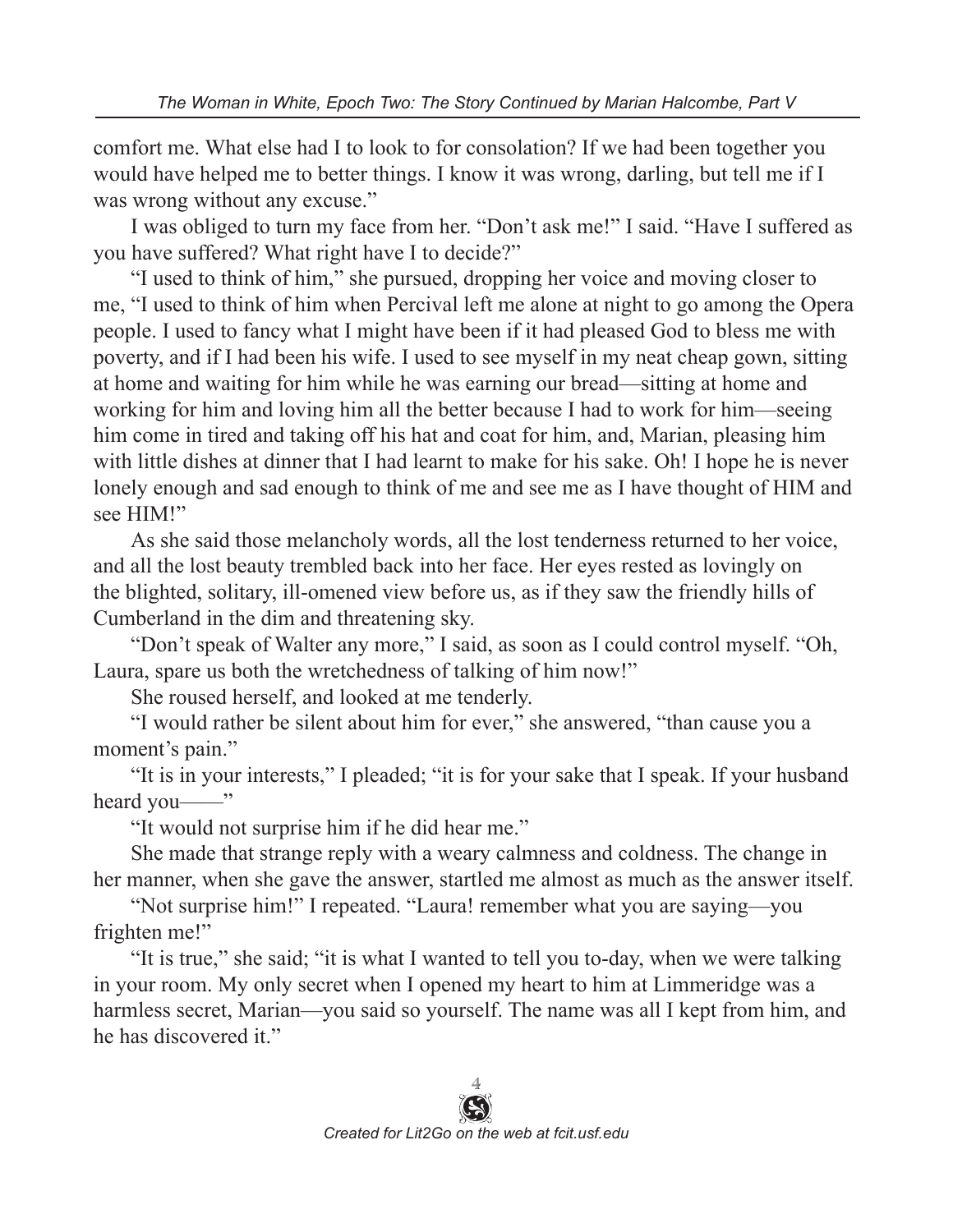I heard her, but I could say nothing. Her last words had killed the little hope that still lived in me.

"It happened at Rome," she went on, as wearily calm and cold as ever. "We were at a little party given to the English by some friends of Sir Percival's—Mr. and Mrs. Markland. Mrs. Markland had the reputation of sketching very beautifully, and some of the guests prevailed on her to show us her drawings. We all admired them, but something I said attracted her attention particularly to me. 'Surely you draw yourself?' she asked. 'I used to draw a little once,' I answered, 'but I have given it up.' 'If you have once drawn,' she said, 'you may take to it again one of these days, and if you do, I wish you would let me recommend you a master.' I said nothing—you know why, Marian—and tried to change the conversation. But Mrs. Markland persisted. 'I have had all sorts of teachers,' she went on, 'but the best of all, the most intelligent and the most attentive, was a Mr. Hartright. If you ever take up your drawing again, do try him as a master. He is a young man—modest and gentlemanlike—I am sure you will like him. Think of those words being spoken to me publicly, in the presence of strangers—strangers who had been invited to meet the bride and bridegroom! I did all I could to control myself—I said nothing, and looked down close at the drawings. When I ventured to raise my head again, my eyes and my husband's eyes met, and I knew, by his look, that my face had betrayed me. 'We will see about Mr. Hartright,' he said, looking at me all the time, 'when we get back to England. I agree with you, Mrs. Markland—I think Lady Glyde is sure to like him.' He laid an emphasis on the last words which made my cheeks burn, and set my heart beating as if it would stifle me. Nothing more was said. We came away early. He was silent in the carriage driving back to the hotel. He helped me out, and followed me upstairs as usual. But the moment we were in the drawing-room, he locked the door, pushed me down into a chair, and stood over me with his hands on my shoulders. 'Ever since that morning when you made your audacious confession to me at Limmeridge,' he said, 'I have wanted to find out the man, and I found him in your face to-night. Your drawing-master was the man, and his name is Hartright. You shall repent it, and he shall repent it, to the last hour of your lives. Now go to bed and dream of him if you like, with the marks of my horsewhip on his shoulders.' Whenever he is angry with me now he refers to what I acknowledged to him in your presence with a sneer or a threat. I have no power to prevent him from putting his own horrible construction on the confidence I placed in him. I have no influence to make him believe me, or to keep him silent. You looked surprised to-day when you heard him tell me that I had made a virtue of necessity in marrying him.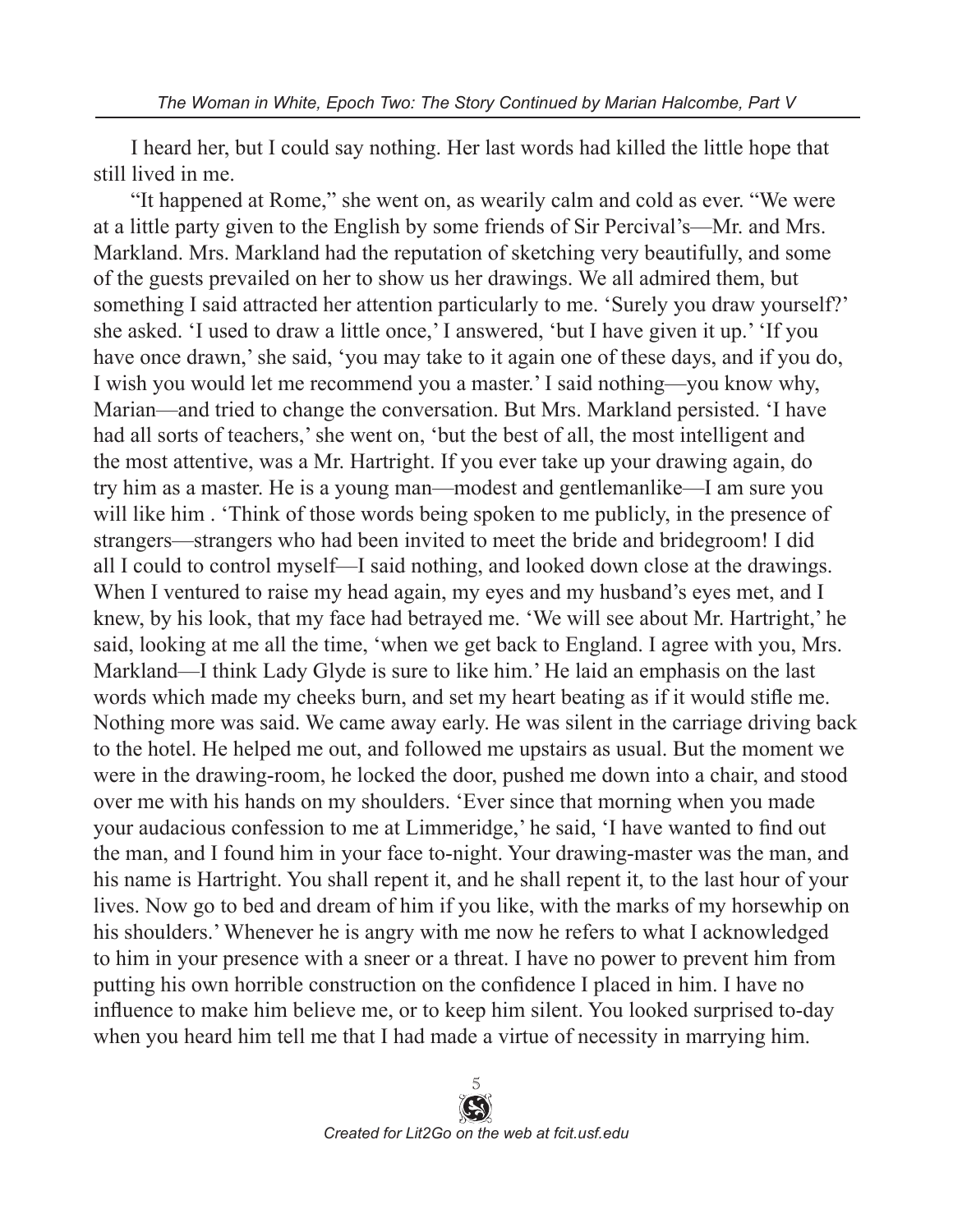You will not be surprised again when you hear him repeat it, the next time he is out of temper——Oh, Marian! don't! don't! you hurt me!"

I had caught her in my arms, and the sting and torment of my remorse had closed them round her like a vice. Yes! my remorse. The white despair of Walter's face, when my cruel words struck him to the heart in the summer-house at Limmeridge, rose before me in mute, unendurable reproach. My hand had pointed the way which led the man my sister loved, step by step, far from his country and his friends. Between those two young hearts I had stood, to sunder them for ever, the one from the other, and his life and her life lay wasted before me alike in witness of the deed. I had done this, and done it for Sir Percival Glyde.

For Sir Percival Glyde.

I heard her speaking, and I knew by the tone of her voice that she was comforting me—I, who deserved nothing but the reproach of her silence! How long it was before I mastered the absorbing misery of my own thoughts, I cannot tell. I was first conscious that she was kissing me, and then my eyes seemed to wake on a sudden to their sense of outward things, and I knew that I was looking mechanically straight before me at the prospect of the lake.

"It is late," I heard her whisper. "It will be dark in the plantation." She shook my arm and repeated, "Marian! it will be dark in the plantation."

"Give me a minute longer," I said—"a minute, to get better in."

I was afraid to trust myself to look at her yet, and I kept my eyes fixed on the view.

It WAS late. The dense brown line of trees in the sky had faded in the gathering darkness to the faint resemblance of a long wreath of smoke. The mist over the lake below had stealthily enlarged, and advanced on us. The silence was as breathless as ever, but the horror of it had gone, and the solemn mystery of its stillness was all that remained.

"We are far from the house," she whispered. "Let us go back."

She stopped suddenly, and turned her face from me towards the entrance of the boat-house.

"Marian!" she said, trembling violently. "Do you see nothing? Look!"

"Where?"

"Down there, below us."

She pointed. My eyes followed her hand, and I saw it too.

A living figure was moving over the waste of heath in the distance. It crossed our range of view from the boat-house, and passed darkly along the outer edge of the mist.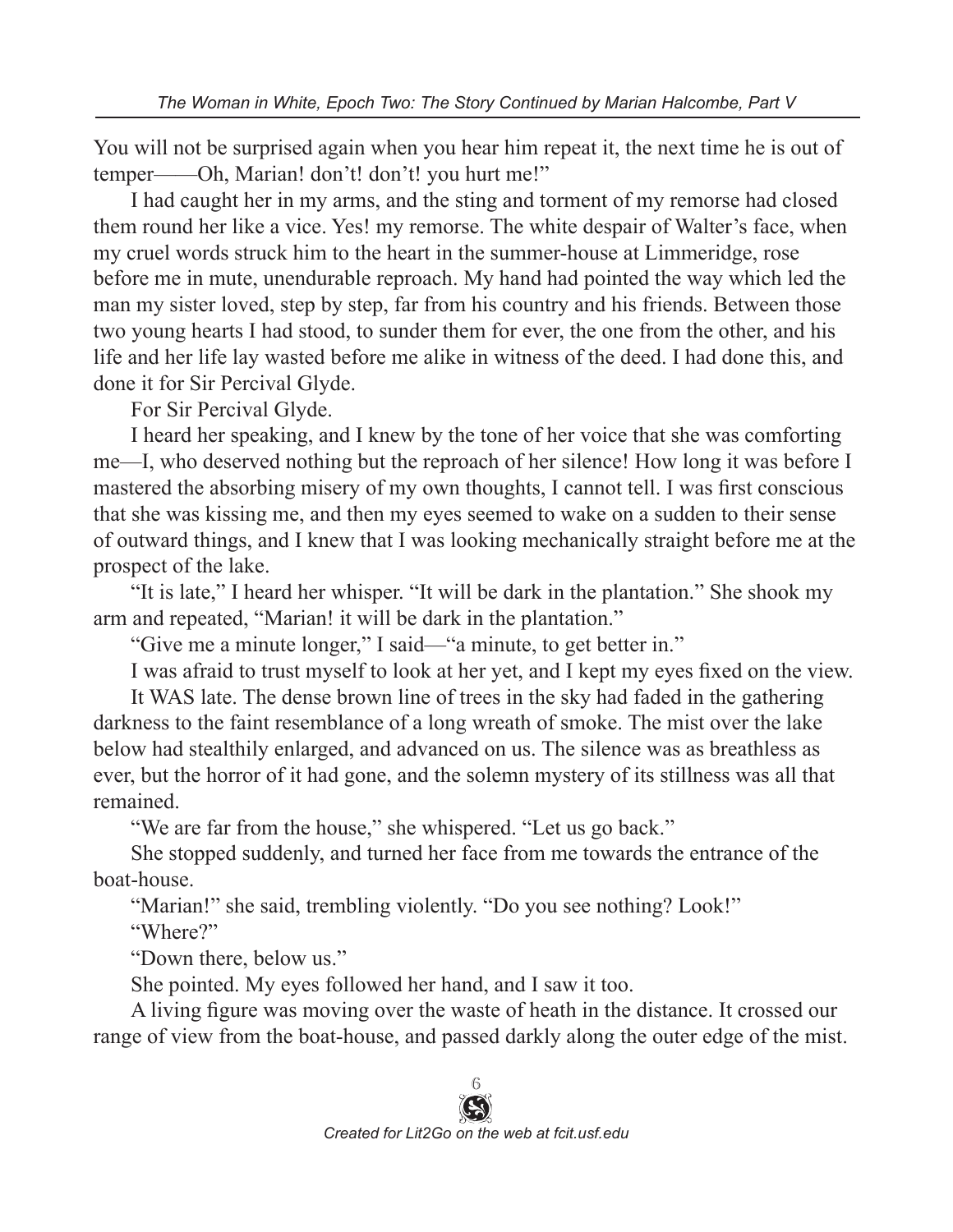It stopped far off, in front of us—waited—and passed on; moving slowly, with the white cloud of mist behind it and above it—slowly, slowly, till it glided by the edge of the boat-house, and we saw it no more.

We were both unnerved by what had passed between us that evening. Some minutes elapsed before Laura would venture into the plantation, and before I could make up my mind to lead her back to the house.

"Was it a man or a woman?" she asked in a whisper, as we moved at last into the dark dampness of the outer air.

"I am not certain."

"Which do you think?"

"It looked like a woman."

"I was afraid it was a man in a long cloak."

"It may be a man. In this dim light it is not possible to be certain."

"Wait, Marian! I'm frightened—I don't see the path. Suppose the figure should follow us?"

"Not at all likely, Laura. There is really nothing to be alarmed about. The shores of the lake are not far from the village, and they are free to any one to walk on by day or night. It is only wonderful we have seen no living creature there before."

We were now in the plantation. It was very dark—so dark, that we found some difficulty in keeping the path. I gave Laura my arm, and we walked as fast as we could on our way back.

Before we were half-way through she stopped, and forced me to stop with her. She was listening.

"Hush," she whispered. "I hear something behind us."

"Dead leaves," I said to cheer her, "or a twig blown off the trees."

"It is summer time, Marian, and there is not a breath of wind. Listen!"

I heard the sound too—a sound like a light footstep following us.

"No matter who it is, or what it is," I said, "let us walk on. In another minute, if there is anything to alarm us, we shall be near enough to the house to be heard."

We went on quickly—so quickly, that Laura was breathless by the time we were nearly through the plantation, and within sight of the lighted windows.

I waited a moment to give her breathing-time. Just as we were about to proceed she stopped me again, and signed to me with her hand to listen once more. We both heard distinctly a long, heavy sigh behind us, in the black depths of the trees.

"Who's there?" I called out.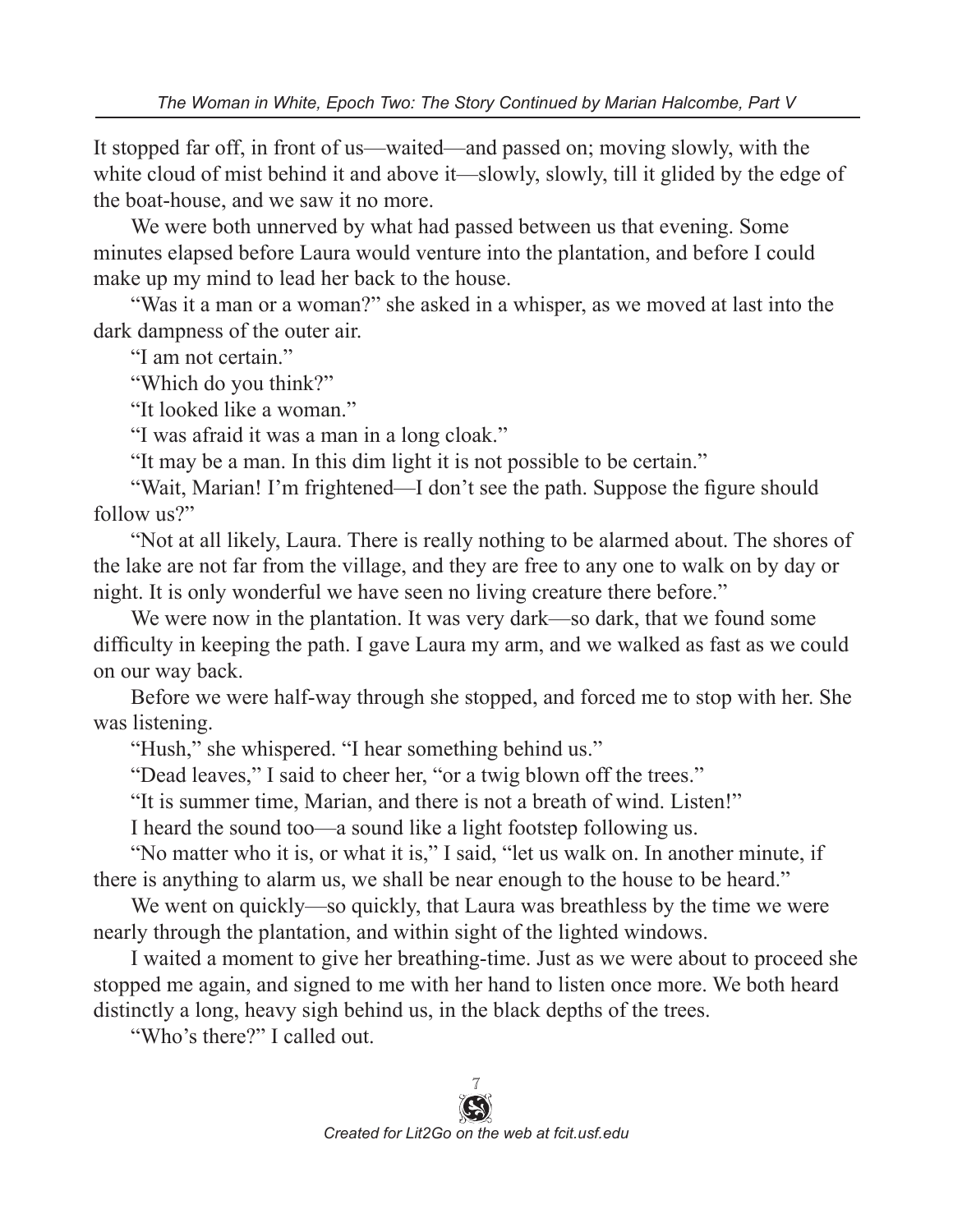There was no answer.

"Who's there?" I repeated.

An instant of silence followed, and then we heard the light fall of the footsteps again, fainter and fainter—sinking away into the darkness—sinking, sinking, sinking till they were lost in the silence.

We hurried out from the trees to the open lawn beyond crossed it rapidly, and without another word passing between us, reached the house.

In the light of the hall-lamp Laura looked at me, with white cheeks and startled eyes.

"I am half dead with fear," she said. "Who could it have been?"

"We will try to guess to-morrow," I replied. "In the meantime say nothing to any one of what we have heard and seen.

"Why not?"

"Because silence is safe, and we have need of safety in this house."

I sent Laura upstairs immediately, waited a minute to take off my hat and put my hair smooth, and then went at once to make my first investigations in the library, on pretence of searching for a book.

There sat the Count, filling out the largest easy-chair in the house, smoking and reading calmly, with his feet on an ottoman, his cravat across his knees, and his shirt collar wide open. And there sat Madame Fosco, like a quiet child, on a stool by his side, making cigarettes. Neither husband nor wife could, by any possibility, have been out late that evening, and have just got back to the house in a hurry. I felt that my object in visiting the library was answered the moment I set eyes on them.

Count Fosco rose in polite confusion and tied his cravat on when I entered the room.

"Pray don't let me disturb you," I said. "I have only come here to get a book."

"All unfortunate men of my size suffer from the heat," said the Count, refreshing himself gravely with a large green fan. "I wish I could change places with my excellent wife. She is as cool at this moment as a fish in the pond outside."

The Countess allowed herself to thaw under the influence of her husband's quaint comparison. "I am never warm, Miss Halcombe," she remarked, with the modest air of a woman who was confessing to one of her own merits.

"Have you and Lady Glyde been out this evening?" asked the Count, while I was taking a book from the shelves to preserve appearances.

"Yes, we went out to get a little air."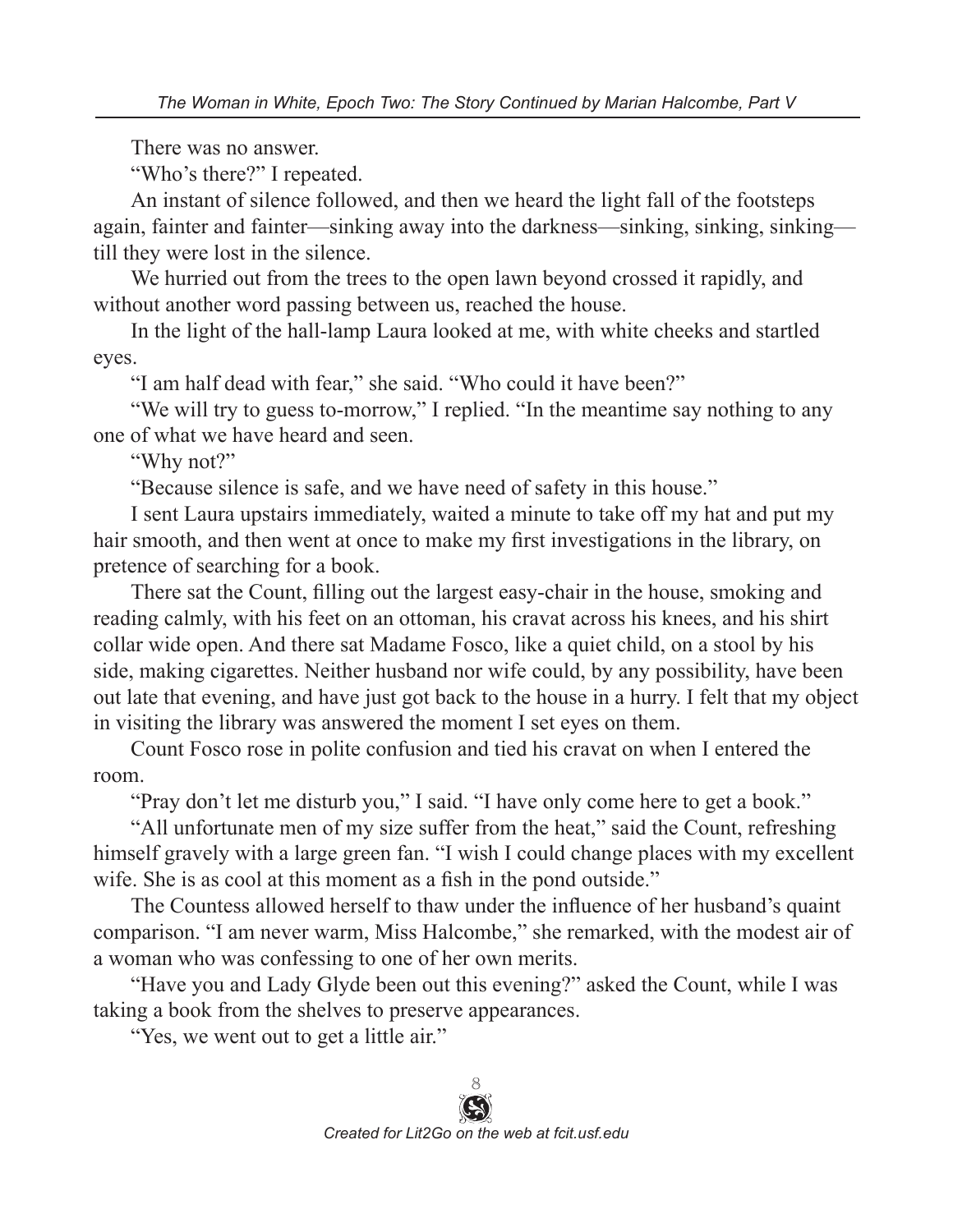"May I ask in what direction?"

"In the direction of the lake—as far as the boat-house."

"Aha? As far as the boat-house?"

Under other circumstances I might have resented his curiosity. But to-night I hailed it as another proof that neither he nor his wife were connected with the mysterious appearance at the lake.

"No more adventures, I suppose, this evening?" he went on . "No more discoveries, like your discovery of the wounded dog?"

He fixed his unfathomable grey eyes on me, with that cold, clear, irresistible glitter in them which always forces me to look at him, and always makes me uneasy while I do look. An unutterable suspicion that his mind is prying into mine overcomes me at these times, and it overcame me now.

"No," I said shortly; "no adventures—no discoveries."

I tried to look away from him and leave the room. Strange as it seems, I hardly think I should have succeeded in the attempt if Madame Fosco had not helped me by causing him to move and look away first.

"Count, you are keeping Miss Halcombe standing," she said.

The moment he turned round to get me a chair, I seized my opportunity—thanked him—made my excuses—and slipped out.

An hour later, when Laura's maid happened to be in her mistress's room, I took occasion to refer to the closeness of the night, with a view to ascertaining next how the servants had been passing their time.

"Have you been suffering much from the heat downstairs?" I asked.

"No, miss," said the girl, "we have not felt it to speak of."

"You have been out in the woods then, I suppose?"

"Some of us thought of going, miss. But cook said she should take her chair into the cool court-yard, outside the kitchen door, and on second thoughts, all the rest of us took our chairs out there too."

The housekeeper was now the only person who remained to be accounted for.

"Is Mrs. Michelson gone to bed yet?" I inquired.

"I should think not, miss," said the girl, smiling. "Mrs. Michelson is more likely to be getting up just now than going to bed."

"Why? What do you mean? Has Mrs. Michelson been taking to her bed in the daytime?"